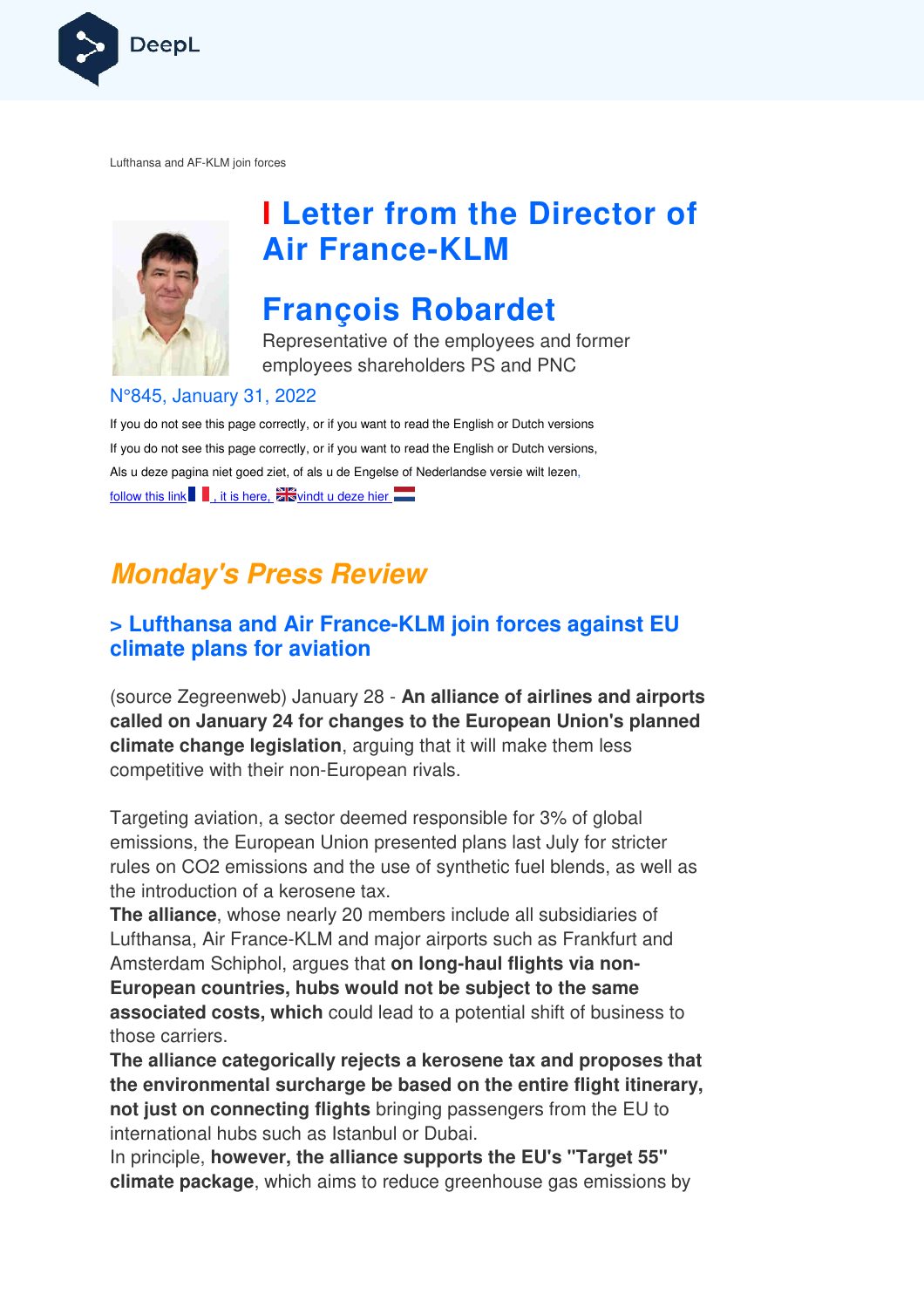55% by 2030 compared to 1990 levels.

**My comment:** The position taken by some European air transport players may come as a surprise: they are calling for an extension of environmental taxes.

However, this is the best way to involve all airlines operating in Europe in the fight against climate change, including non-European airlines.

#### **> Cabinet imposes new cuts on KLM**

(source Trouw, translated with Deepl) January 27 - **KLM is still far from the mark. Because of climate change, the "social vision of aviation" has changed**, says the government official who oversees the implementation and compliance of the restructuring plan on behalf of the Cabinet. For that reason alone, **the airline** must change. To begin with, it **must make additional cuts, as the government official'**s report showed late last week. And **Finance Minister Sigrid Kaag "approves of that**," she told the Lower House on Wednesday.

The government kept KLM afloat during the Covid-19 crisis with 1.8 billion euros in NOW wage subsidies and 3.4 billion in loans and loan guarantees. Of the latter amount, the airline actually drew nearly 1 billion. But, Kaag

said during the discussion, KLM's situation is still so precarious that it is wise to keep the loan envelope available for some time.

In fact, if state agent Jeroen Kremers, the supervisor KLM had to put up with in exchange for state support, gets involved, the airline will have to make cuts again. Thanks to "decisive action" from the start of the crisis, Kremers writes, **KLM has more than met the cabinet's requirement to cut expenses. But more needs to be done: additional cuts are expected to yield 400 million euros per year from 2024.** 

 Mr. Kremers does not hide the fact that KLM's management has expressed reluctance. **KLM** itself will not say anything about this, but it is clear from all previous statements by the management that they **want to return to the previous situation as soon as possible**. For example, it is counting on a return of business travelers - even though many companies say they do not want to bring the number of business trips back to pre-Covid-19 levels.

**KLM does not expect a further 4% reduction in revenue. But according to Mr. Kremers and Ms. Kaag, it is necessary to remain competitive in the long run**. "Is it reasonable to think that these business travelers will come back?" contradicted Ms. Kaag in the House of Representatives about KLM's optimism. "I have question marks about that."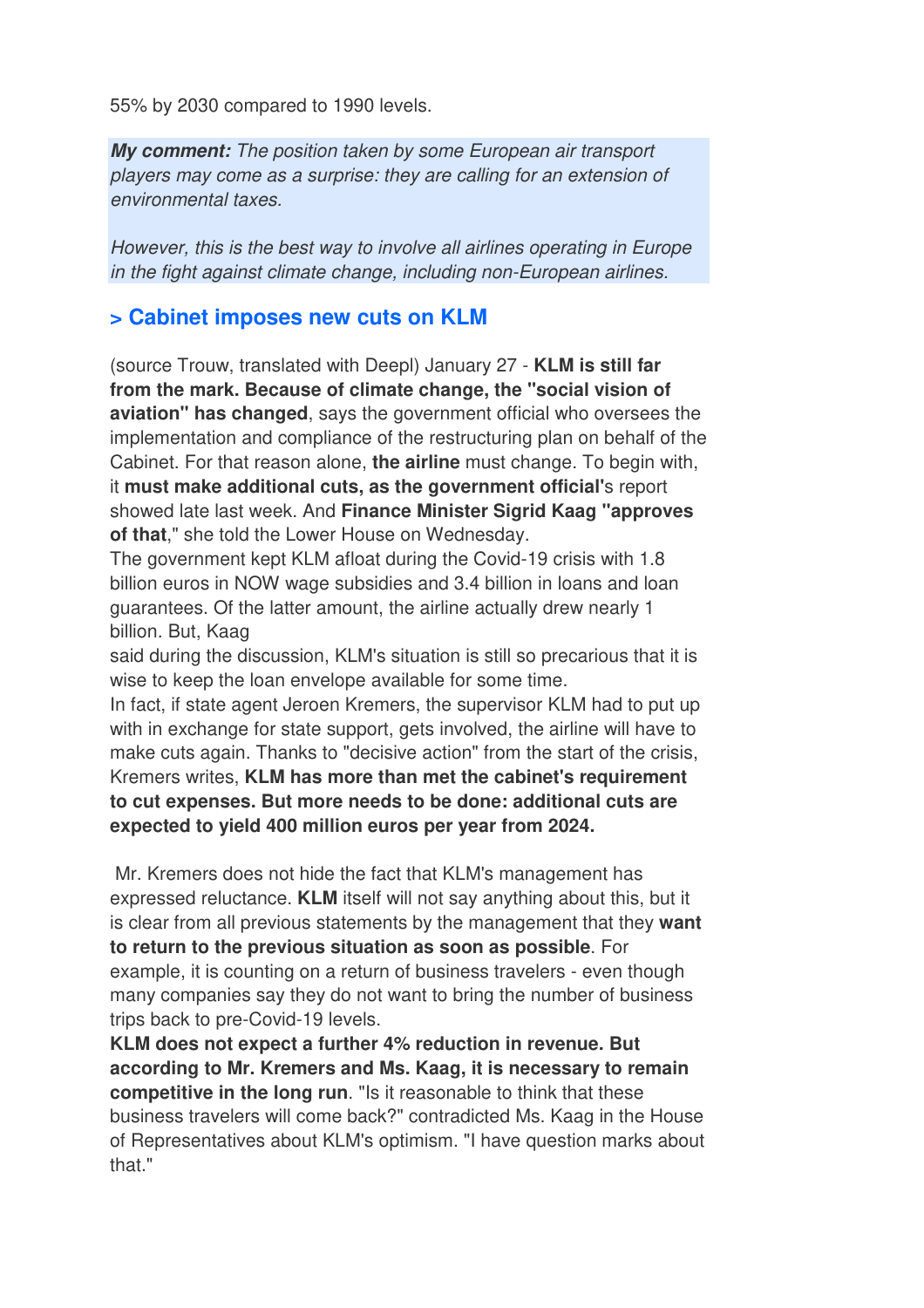One of the bottlenecks KLM sees developing is staff shortages. Kremers assumes that the wage cuts decided in 2020 should not be overridden by new collective labor agreements. However, according to KLM, this may not attract specialists in the field of, for example, IT and finance. The most fundamental - but also least concrete - wishes are those of Mr. Kremers concerning the business model of KLM. In his view, the new "social vision" of aviation requires a company that can react more flexibly to unforeseen circumstances.

**Very cautiously, Mr. Kremers also questions the "hub model",**  which both Schiphol and KLM use, with passengers using Schiphol in particular for their transfers. They are picked up at other airports and continue their journey via Schiphol to other destinations - often by KLM. In this way, KLM has built up a network of destinations that would not be profitable with Dutch passengers alone. Kremers reiterates the position that Dutch aviation policy has taken for years: the network is good for the business climate. Maintaining the "quality of the network" was even a condition of government support. But **critics say the hub model creates far more flights than necessary, and Kremers also warns that network quality does not mean "as many destinations as possible.** 

**The Dutch parliament has already requested an analysis of the destinations that are really needed**. This analysis was put on hold when the previous cabinet collapsed, but it must be carried out, says Kremers. Preferably with the help of external experts.

**KLM finds the mere idea of a smaller network abhorrent. But Ms. Kaag called the government official's remarks "very justified."** She also spoke of the prospect of greater clarity for KLM regarding the government's "expectations." When asked, it turned out that she meant "requirements" with that last word.

**My comment:** For a week now, the exchanges between the KLM unions and the Dutch government have been tense.

Last week I reported that the Dutch government had imposed various conditions on the support measures for KLM. One of these conditions is that KLM must implement a restructuring plan, the aim of which is to improve its competitive position by reducing controllable costs by at least 15 percent.

The measures taken by KLM at the beginning of the crisis were in line with this objective. They were the subject of fixed-term agreements with the unions. These agreements are now gradually coming to an end. It seems that the Dutch government is asking for the effects of these agreements to be renewed or renegotiated.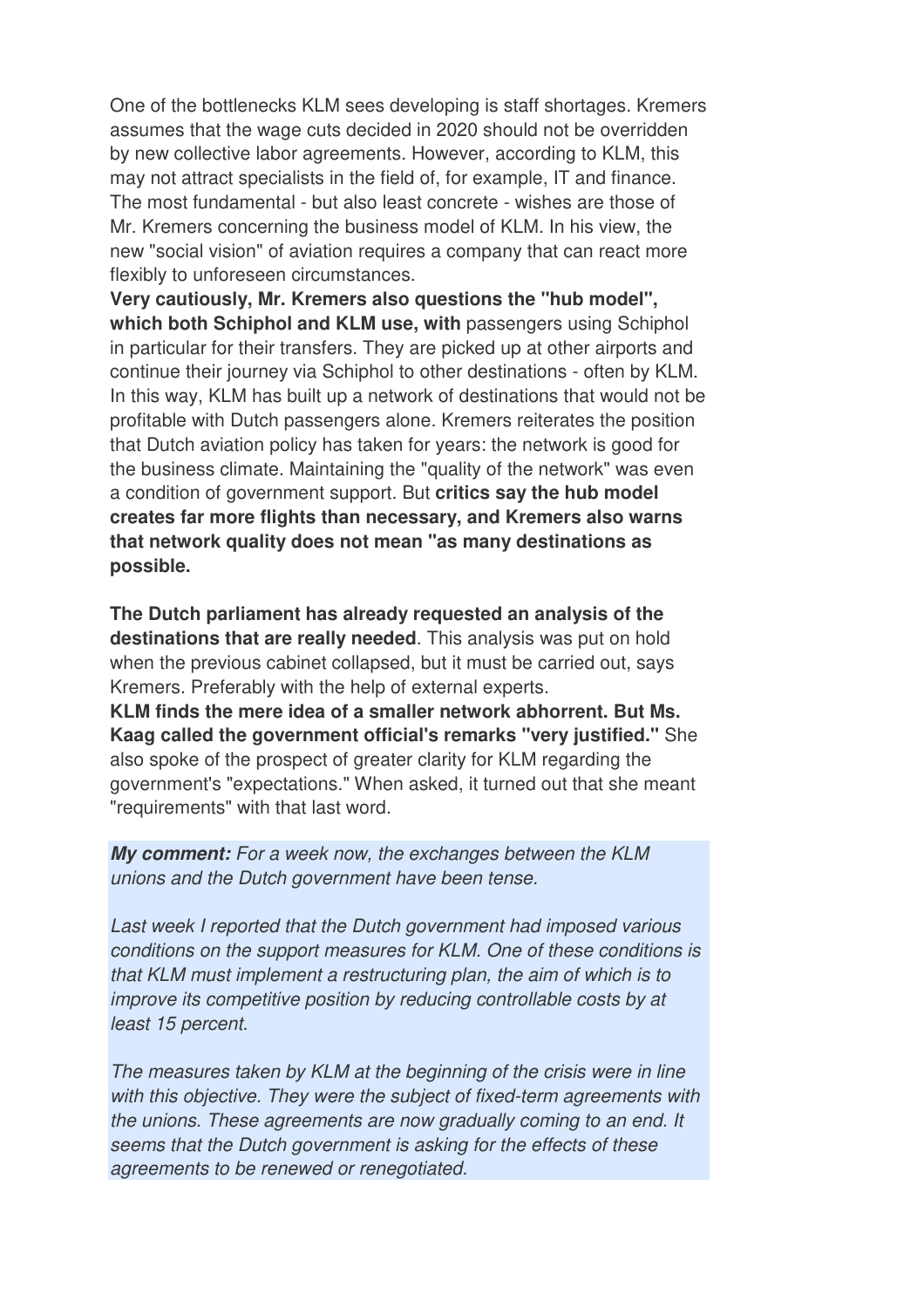In addition, as expected, the new green finance minister, Ms Kaag, is reducing KLM's development targets. In the context of the fight against climate change, this is a valid point of view. However, passengers who no longer travel on KLM should not travel at all. Otherwise, the demands made by the Minister of Finance would be ineffective.

## **> The State grants a new EUR 10 million extension to Air Austral**

(source AFP) January 28 - **The State has granted a new 10 million euro extension to the ailing airline Air Austral in the form of a loan**, a government source said Friday.

An order published in the Official Journal Friday morning specifies that the State "will pay 30 million euros under the program of the economic and social development fund (FDES), through Natixis, in the form of a loan to the company Air Austral SA.

 Contacted by AFP, the **office of the Minister Delegate for Transport**, Jean-Baptiste Djebbari, **said that this loan was "an update of the amount of the loan already granted in August" 2021, which was 20 million euros.** 

**This extension comes just ten days after the state**, with the approval of the European Commission, **released a separate "rescue aid" of 20 million euros**, again in the form of a loan.

With the additional 10 million euros on Friday, the total amount of direct and guaranteed loans by the State to Air Austral to cope with the air transport crisis caused by the pandemic reaches 130 million euros, according to a count by AFP. Air Austral did not communicate immediately on Friday.

 $\left(\ldots\right)$ 

**My comment:** Is this new aid a sign that the Reunionese company is in worse shape than previously announced?

#### **> MSC puts 1.2 billion euros to acquire ITA: the background of a good deal**

(source: The Daily) January 31 - There has been a major **change in the Italian sky**! ITA, the brand new Italian national airline that was born only a few months ago from the ashes of Alitalia, was looking for another major European airline to support its development. The Italian government, which owns 100% of ITA, was waiting for precise offers from the two airlines that had shown interest, namely Air France and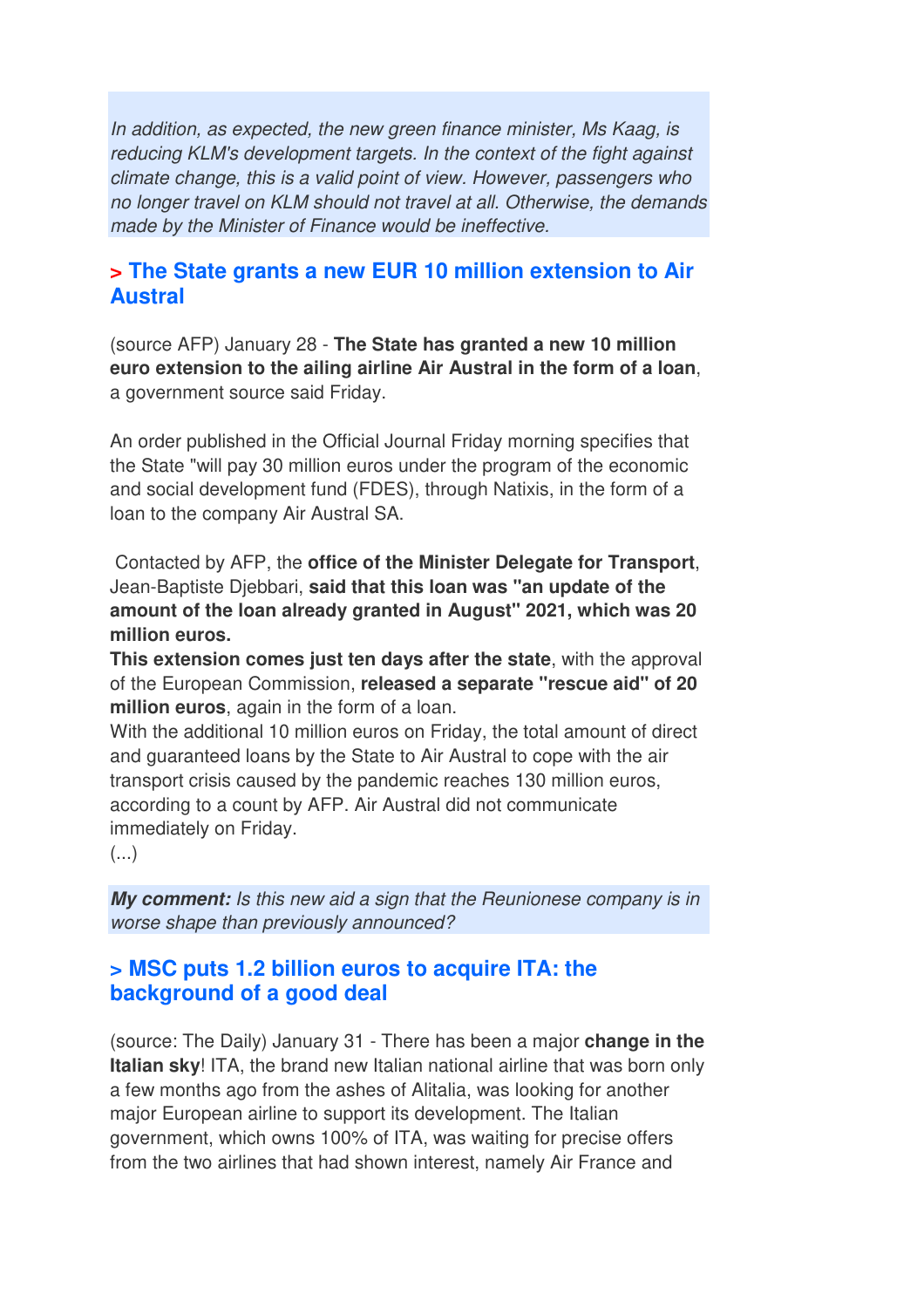Lufthansa. ITA could have become a subsidiary of one of these two airline groups. **But the family-owned shipping group MSC has come out of the woodwork without anyone really seeing it coming, with an offer that represents many economic and political advantages for the Italian state**.

**For Gianluigi Aponte, the CEO of the MSC Group**, investing in ITA makes sense and can only be beneficial for both parties. **His proposal of between 1.2 and 1.4 billion euros to obtain a majority of the capital is not a short-term operation**, it is a definitive productive investment in his eyes, but under conditions that are totally nonnegotiable.

MSC must obtain more than 50% of ITA's capital, a sine qua non condition! For the rest, **Gianluigi Aponte wants the Italian state to remain a shareholder in the company, along with a possible other minority shareholder, which could be the German company Lufthansa**, with whom MSC is currently negotiating to establish the rules of a commercial agreement.

Gianluigi Aponte also told the Italian press that it was out of the question that MSC would consider giving up its shares to Lufthansa in the long term. **MSC intends to manage and develop ITA through the board of directors and will be the real leader**.

 $(\ldots)$ 

**Politically, ITA would keep its "Italianness"** as Alfredo Altavilla, the current CEO of ITA, has stated, because even if MSC is in fact a Swiss company, MSC is an Italian family group with no other shareholders and an impressive economic and financial base.

And MSC is not subject to the pressure of an outside shareholder base looking for immediate profits. Thus ITA would remain an independent "Italian" airline and not become a subsidiary of a foreign company. Something the Italian people should greatly appreciate.

Economically, it is a privatization that avoids financial risks for the Italian Treasury. **The MSC Group is based on 3 pillars, cargo, MSC Cargo has become the 1st container company in the world by overtaking the Danish Maersk in 2021, cruising, MSC Cruises is number 3 in the world behind Carnival and Royal Caribbean, and management of port facilities with more than 60 terminals worldwide.** 

In addition, MSC has just acquired all the assets of the Bolloré Group in Africa, "Bolloré Africa Logistics". The MSC group, which employs nearly 100,000 people, has an estimated turnover of 30 billion euros in 2021.

**For Gianluigi Aponte**, the investment seems obvious because the synergies between ITA and MSC are perfect for both passenger and cargo transport.

**ITA's flights would facilitate the movement of passengers on**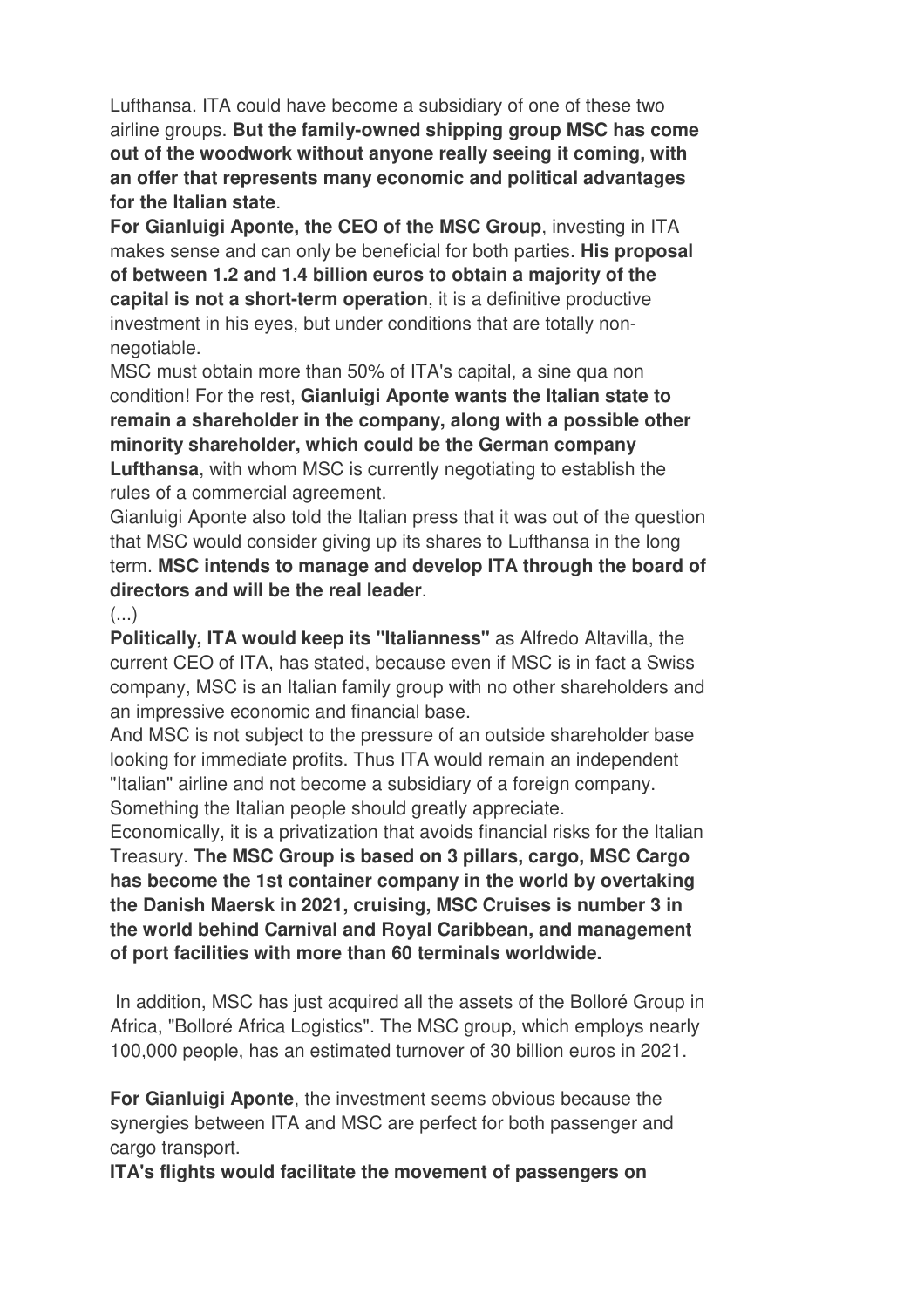#### **MSC's cruise ships from all over Europe to ports of call**, whether in

Italy, Miami, Dubai or any other port of call.

 In turn, this would provide a more than substantial number of passengers on ITA flights.

In his estimate of ITA's value, Gianluigi Aponte also included the potential of ITA's slots at Rome-Fiumincino, Milan-Linate and Milan-Malpensa airports for passenger and cargo flights.  $\left( \ldots \right)$ 

Unlike the MSC Group, for which the Covid-19 pandemic had no real serious economic consequences thanks to maritime transport,

**Lufthansa, like many of its competitors, had to rely on state aid, which should not give it the freedom to make a majority offer for ITA**.

**On the other hand, entering into a commercial agreement with a minority stake in ITA's capital is an option that makes sense**.

Because ITA is a healthy company, with no debt and no excess staff. And the prospect of economic and financial stability that MSC brings, should facilitate the negotiations.

For its part, Lufthansa would bring to ITA the possibility of a common purchasing center for fuel, spare parts and maintenance, and would allow it to make significant savings. This would give ITA better negotiating possibilities on the conditions of future acquisition of additional aircraft.

**But first, ITA could join the joint Lufthansa-Air Canada-United Airlines transatlantic network as an** independent airline, not as a subsidiary of Lufthansa.

**My comment:** The plan proposed by MSC is attractive ... from the point of view of the Italians.

It would ensure that ITA would remain under Italian control. But how to imagine a serene future for an airline that would become a subsidiary of a shipping company?

## **> Air India sold after 69 years in the hands of the Indian state**

(source AFP) January 27 - Air **India on Thursday returned to the hands of its historic founders, decades after it was nationalized by the Indian state and ended up weighing heavily on the** country's **public finances** due to severe financial difficulties.

**Tata, a sprawling family-owned conglomerate** whose businesses range from tea to software to steel production to car manufacturing, is back at the **helm of Air India after striking a deal in October for** 180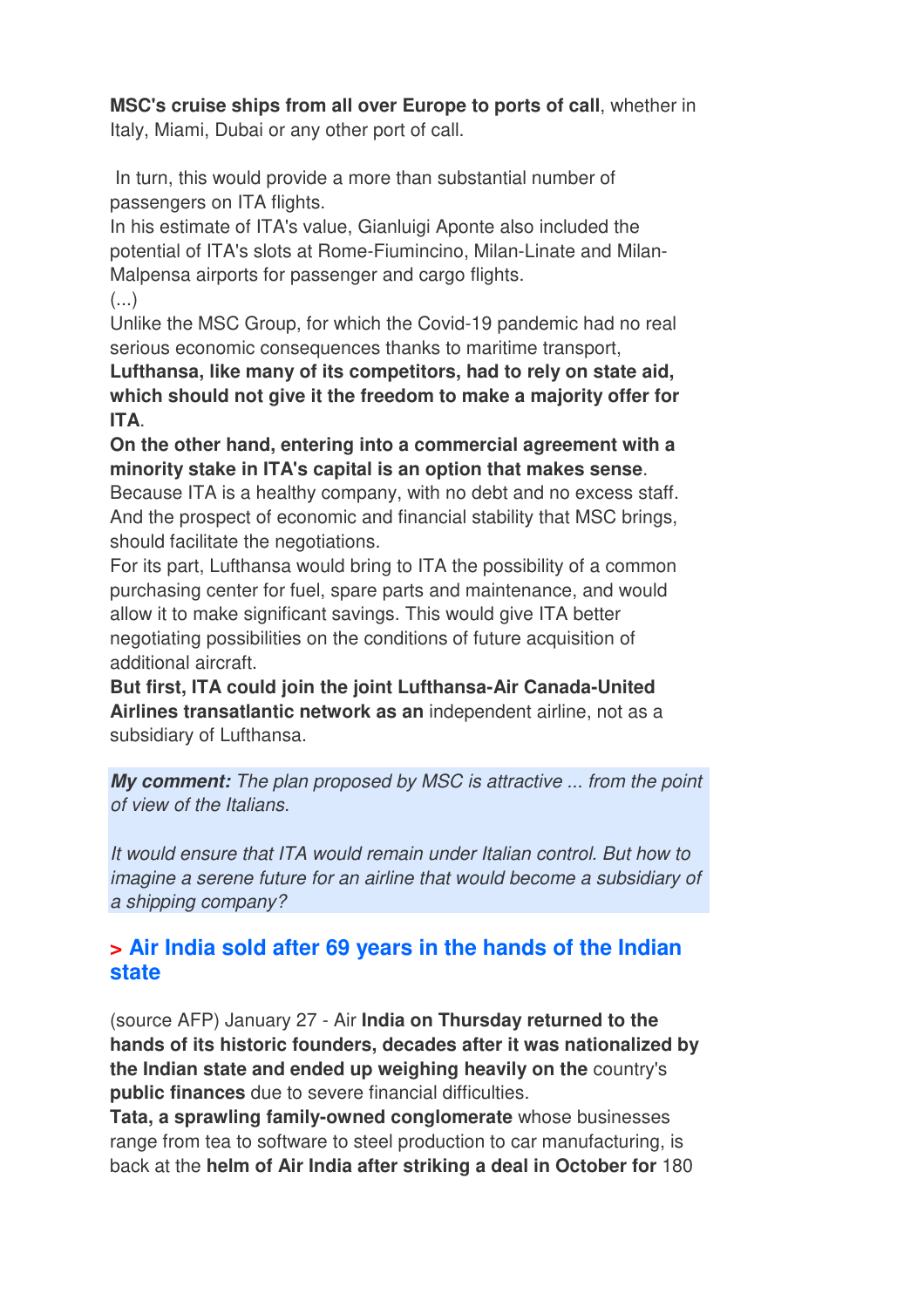billion rupees **(\$2.4 billion).** 

#### **The deal marks the end of a long search for a buyer by the Indian government, which has spent nearly \$15 billion to support the airline since 2009**.

As of August 31, the airline had accumulated a total debt of \$8.2 billion. Under the agreement signed in October, Tata has agreed to take over about a quarter of this debt, or \$2 billion, while the rest is to be transferred to a dedicated legal entity.

For **Tata,** the purchase of what is today India's largest international airline is part of an ambitious program.

The conglomerate, which **owns 51% of Indian airline Vistara** - Singapore Airlines holds the remaining 49% - **as well as an 84% stake in AirAsia India**, will now try to bring them together.

Air India has a fleet of about 120 aircraft, as well as 4,400 landing and parking slots at domestic airports and 1,800 slots at foreign airports. The airline handles 50% of all international flights from India. (...)

**My comment:** The task is proving difficult for the Tata group. For decades, hardly any Indian airline has managed to break even on a sustainable basis.

Yet India has a huge domestic market, similar in size to China's domestic market.

## **> Ethiopian Airlines shows interest in the A350F but not in the A220**

(Source: Journal de l'Aviation) January 28 - **Ethiopian Airlines will continue its fleet development plan with a greater focus on the cargo segment**. The airline plans to order about five more Boeing 777Fs and may also introduce "some" Airbus A350Fs. CEO Tewolde GebreMariam revealed this in an interview with Bloomberg on January 22.

By banking on the A350F, Ethiopian Airlines would become one of the first customers of the new freighter - other declared customers include Air Lease, Air France, CMA CGM and Singapore Airlines. Launched last year by Airbus, the A350F will be able to carry up to 106 tons of cargo (three tons more than the 777F) and will offer a volume equivalent to the 747F, with a full-load range announced at more than 9,500 km. For the head of Ethiopian Airlines, **the long-term objective is to significantly increase the role of cargo in its activities even after the return to normal passenger flights**. Before 2020, the cargo segment constituted 15% of the carrier's turnover. Since the drop in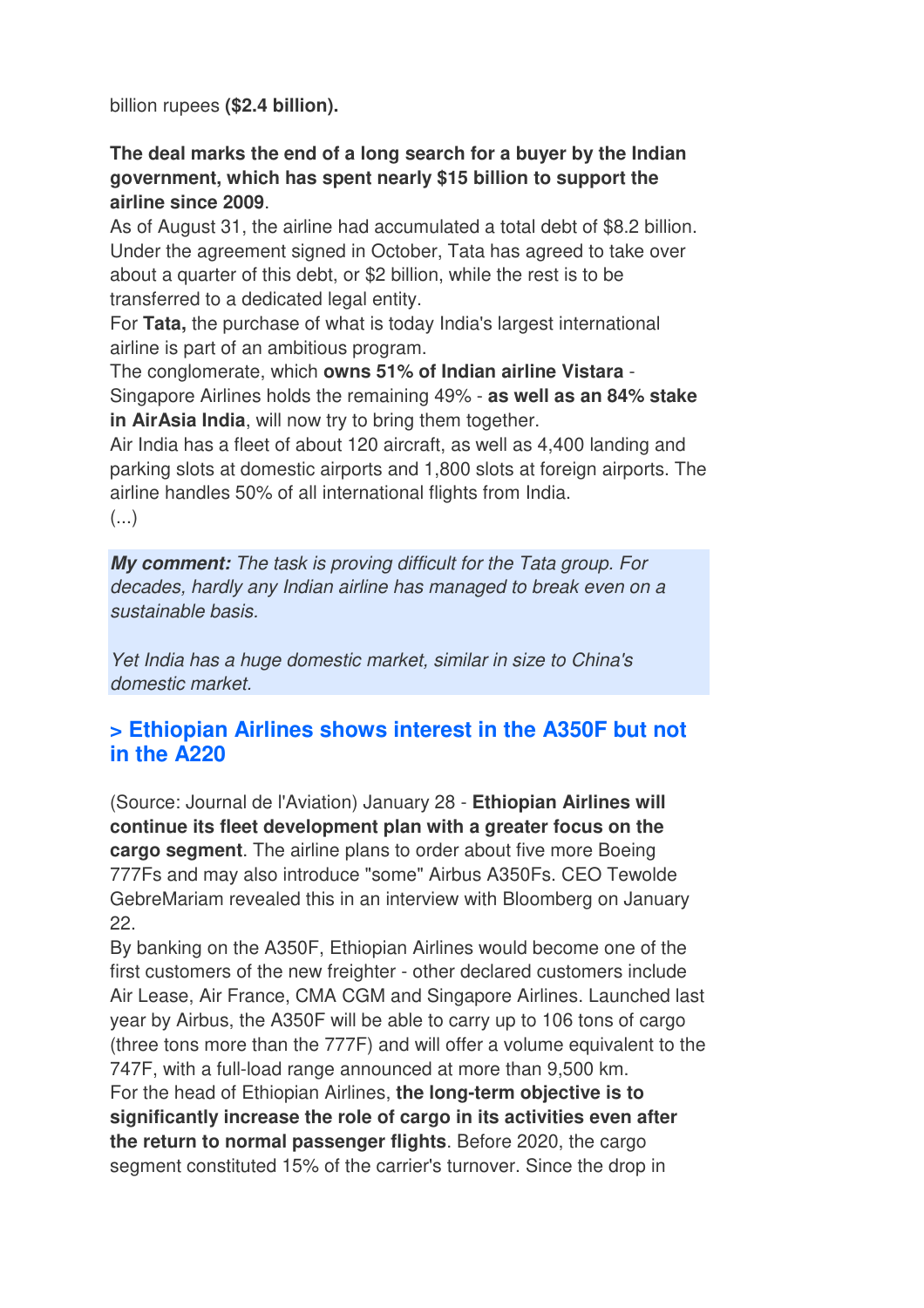passenger demand and the boom in cargo demand, the activity represents 50% of its revenue and is its "bread and butter, allowing it to remain profitable and cash flowing". In the long term, this figure should stabilize at 30% once the industry returns to normal, he believes.

**Tewolde GebreMariam is continuing its efforts to consolidate its Addis Ababa hub as a logistics hub** for the growing e-commerce market in Africa. "We are building a new e-commerce warehouse in the cargo terminal. **E-commerce is growing especially between China and Africa and we want to maintain our leadership**." Ethiopian Airlines' dedicated cargo fleet includes three B737-800(SF) and nine B777-200F aircraft. The airline also deploys at least six A350-900s and one Q400 as an auxiliary freighter (passenger aircraft temporarily converted to freighter).

Referring to the development of the passenger fleet, **Tewolde GebreMariam made it clear that the plan to acquire A220s is no longer part of the company's strategy**. The idea had been raised by the company in 2020, as part of the diversification of its fleet. (...) **The carrier's regional fleet currently includes some 20 Q400s in service**.

**My comment:** The links between Ethiopia and China are close. For many years, China has taken advantage of Ethiopia's privileged situation to flood Europe and the United States with its textile products at lower cost (for more details see my letter n°748).

Now it is the African continent that China is targeting.

#### **> Qatar Airways in open conflict with Airbus places huge order with Boeing for 777X freighters and 737 MAX**

(source La Tribune) January 31 - **In a dispute with Airbus over the A350, Qatar Airways has placed a giant order with Boeing for 50 B777X freighters, including 16 options**. The contract is worth more than \$20 billion at list price, allowing the aircraft manufacturer to launch the program. **The Gulf company is** the **first carrier to buy this widebody aircraft in a freighter version.** A breath of fresh air for the American aircraft manufacturer, which guarantees two years of production, according to its CEO, Dave Calhoun.

It must be said that the B777 has been plagued by setbacks since its launch with great fanfare in 2013. While the first aircraft were initially scheduled to enter service in 2020, they are not expected to arrive until the end of 2023. **By launching a cargo version of the 777X, Boeing is trying to take advantage of the current surge in air freight, driven by the rise of online commerce and congestion in shipping**. The company, which formalized this agreement during a visit by the Emir of Qatar to the White House, also signed a letter of intent for 25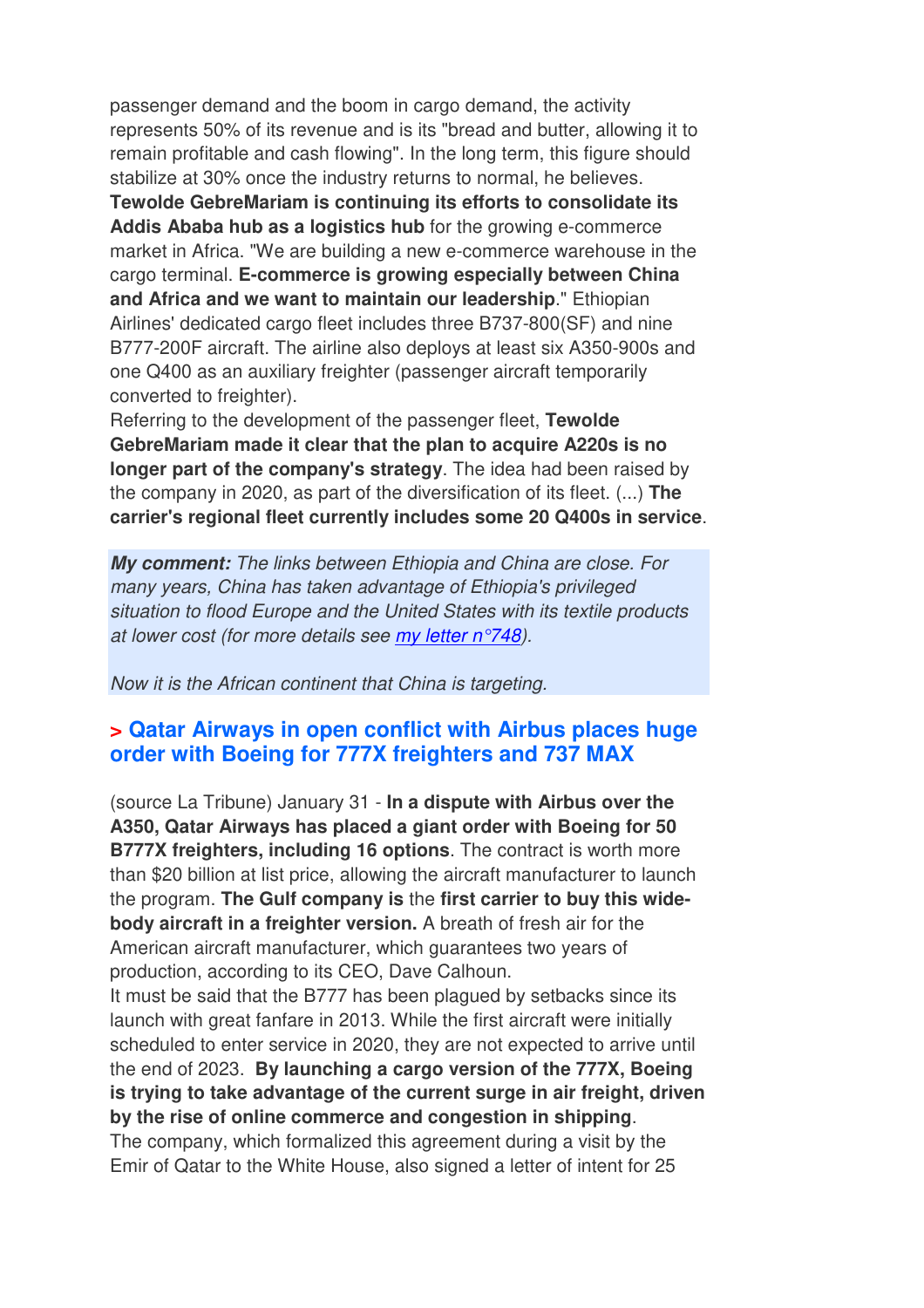737-10 aircraft and indicated that it was ready to order a total of up to 50 737 MAXs. This is a way to compensate for the cancellation by Airbus of an order for 50 A321 NEOs due to a dispute between the aircraft manufacturer and the company over the A350. (...)

#### **> Boeing remains in the red, weighed down by the 787's setbacks**

(source Les Echos) January 26 - **For the third year in a row, Boeing has again lost a lot of money in 2021. The American group revealed this Wednesday a net loss of 4.29 billion dollars, for a turnover of 62.286 billion**. This is much less than in 2020, which resulted in a historic loss of 11.9 billion dollars, but it is more than the 636 million losses in 2019 and it is especially more than expected for this year. **And that's because of a big bad surprise: a new one-time charge of \$3.5 billion to cover the cost of malfunctions and the halt in 787 deliveries.** 

 At the end of 2020, the discovery of defects on the fuselages of some 787s forced Boeing to halt deliveries of "Dreamliners"... which have still not been able to resume. In addition to the fuselage defects, other defects were discovered in the meantime, along with an investigation by the U.S. Civil Aviation Authority, which forced Boeing to extend the suspension of deliveries indefinitely.

The result: a bill of 3.5 billion dollars (...). **And it's not the last one, since Boeing already estimates that the 787 will cost \$2 billion more by 2023, and it is not yet able to tell its customers when they can be delivered.** 

 In total, the 787 crisis should cost Boeing 5.5 billion dollars, while the aircraft manufacturer has just come out of the 737 Max crisis.  $(\ldots)$ 

**In addition to the difficulties of the civil aviation branch, there are also some persistent problems in the defense and space division**, which made a loss in the fourth quarter even though it remained profitable overall for the year (\$1.5 billion in operating income for \$26.5 billion in sales). The KC-46 tanker program required a new provision of 402 million dollars. On the other hand, the profits of its new "services" branch almost quadrupled last year, to 2 billion dollars on 16 billion in sales.

Faced with these uncertainties, the group concludes its press release without making any financial forecasts for 2022, except for the objective of generating more cash than in 2021. Nevertheless, barring unforeseen circumstances, Boeing should be able to return to profit in 2022. On the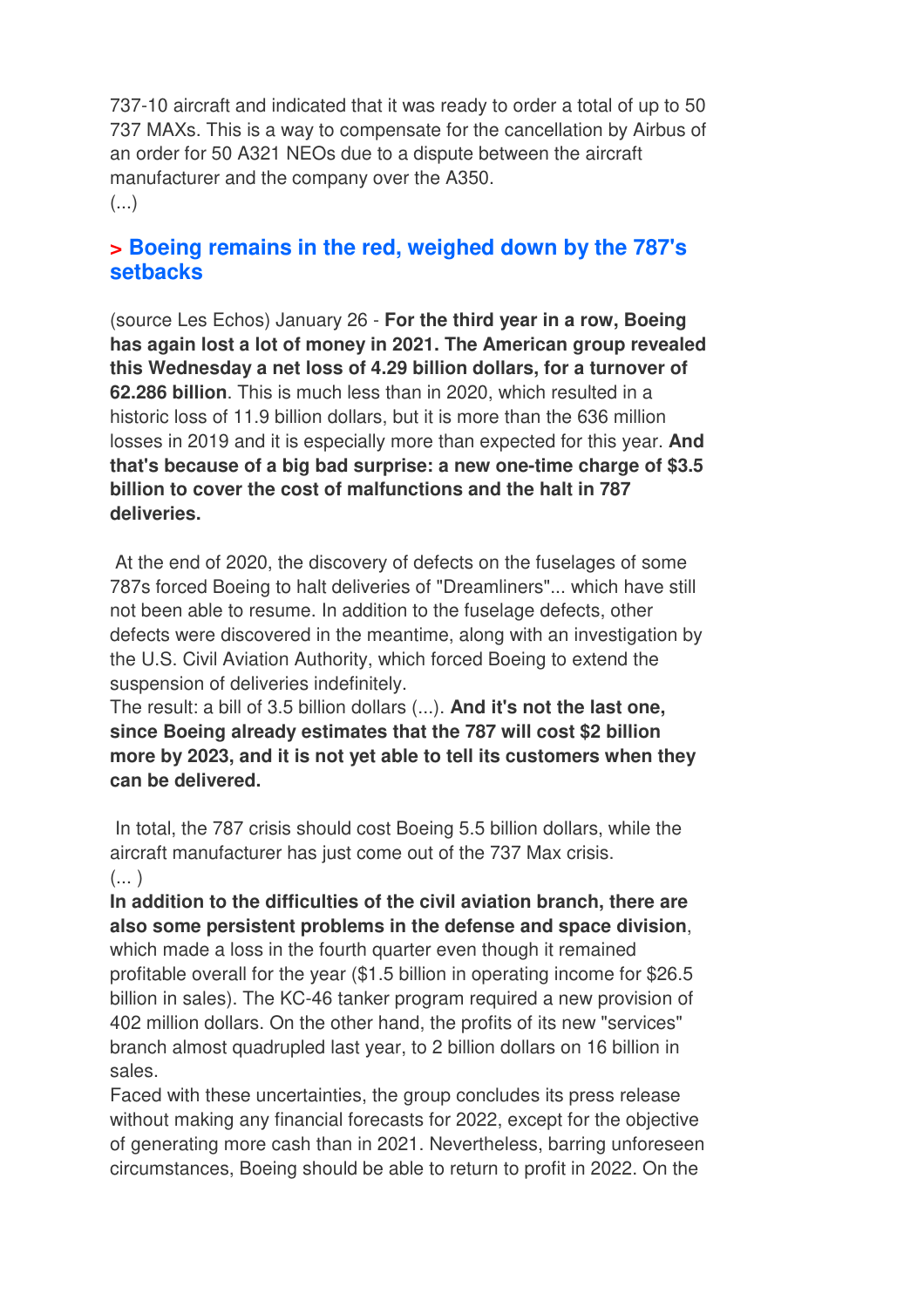other hand, **the return to the level of turnover and profitability of 1998, when Boeing was at its zenith with 10.5 billion in net profits for 101.1 billion in turnover, is not on the horizon.**

**My comment:** Boeing is still struggling. As long as the American manufacturer does not propose a new single-aisle model, it will have difficulty competing effectively with Airbus.

#### **> Advice for employees and former employees who are shareholders**

You will find on my navigaction site the modalities of access to the managers' sites.

To avoid forgetting to change your contact information each time you change your postal address, **I advise you to enter a personal e-mail address**. It will be used for all correspondence with the management organizations.

Keep all the documents related to your Air France-KLM shares in one place: all the letters you receive from the different managers, Natixis, Société Générale, your personal financial institution if you bought your shares through it.

## **> My comments on the Air France-KLM share price trend**

**Air France-KLM shares** closed at **3.975 euros** on Monday 31 January. **It is up +2.50%.** 

Before the coronavirus epidemic, Air France-KLM shares were at 9.93 euros.



Evolution of the Air France-KLM share price over five years. The sharp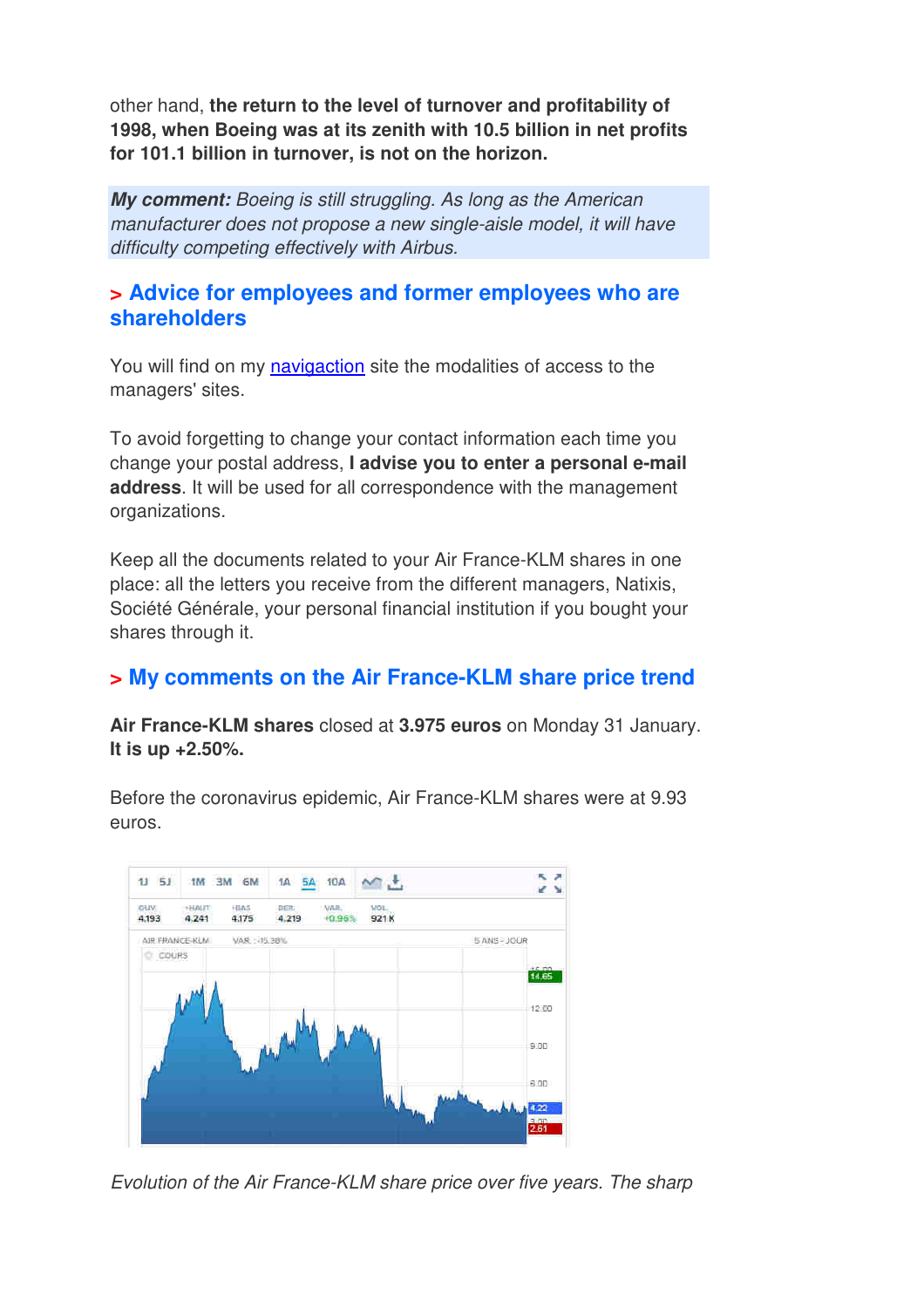#### drop corresponds to the beginning of the Covid-19 epidemic.

**The analysts' average (consensus) for AF-KLM shares is 3.43 euros**. The highest price target is 5.50 euros, the lowest 1.30 euros. You can find the details of the analyst consensus on my blog. I do not take into account the opinions of analysts prior to the beginning of the health crisis.

#### **Brent crude oil** (North Sea) is **up sharply this week from \$6 to \$91**.

At the end of October 2020, it was at a low of \$37.

**At \$86 on October 25, Brent had reached a level not seen since 2014**, supported by supply disruptions and underlying demand. **It exceeded this record level last week, with the crisis in Kazakhstan explaining the rise**.



Evolution of the oil price over five years. The sharp drop corresponds to the beginning of the Covid-19 epidemic.

#### **This information is not intended to be a solicitation to buy or sell Air France-KLM shares.**

You can react to this press review or send me any information or thoughts that will help me better carry out my duties as a director of the Air France-KLM group.

#### **You can ask me, by return, any question relating to the**